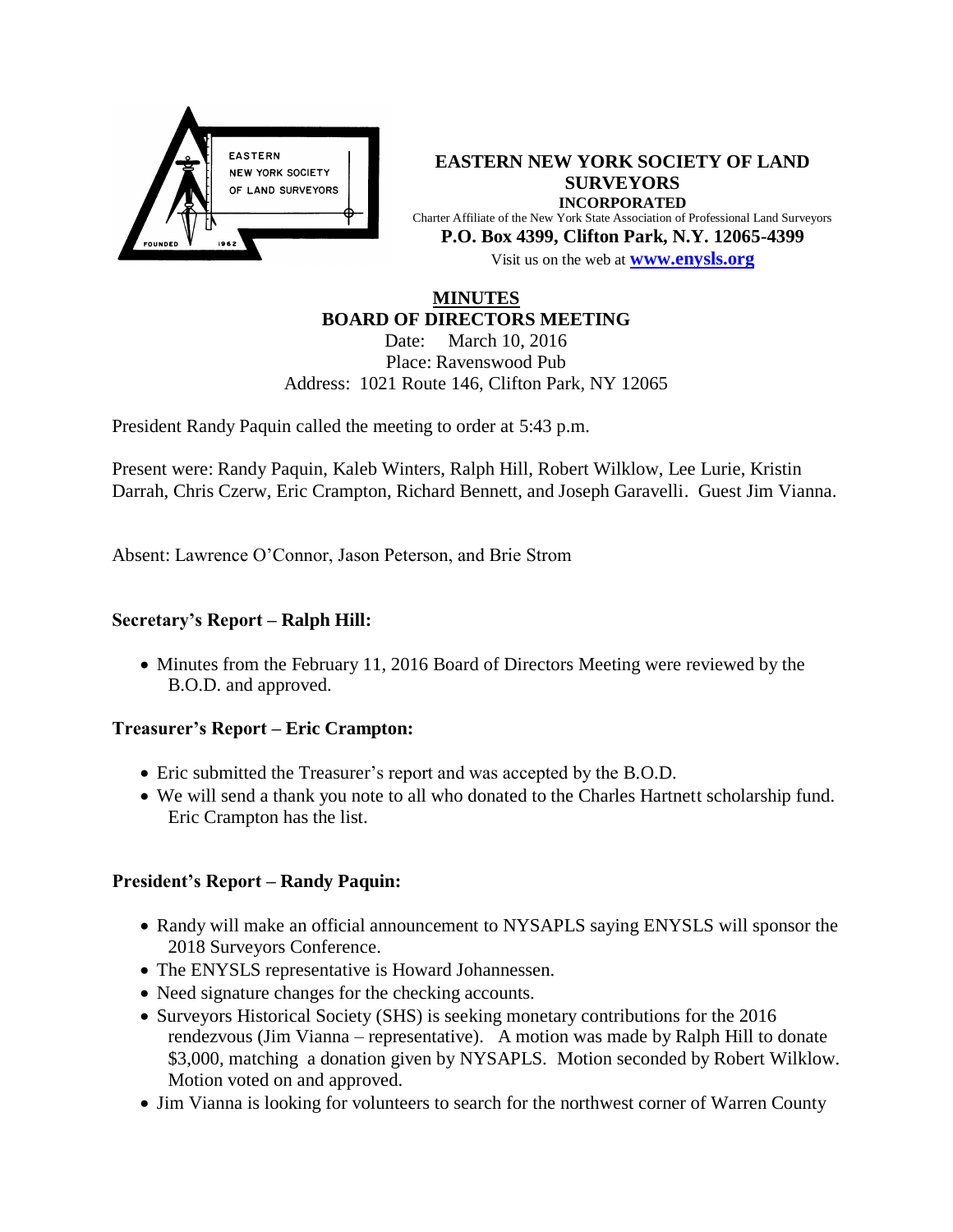on April 30, 2016 in preparation of the SHS rendezvous.

NYSAPLS has partnered with Geolearn for online continuing education courses.

## **Executive Vice President's Report –Kaleb Winters:**

No Report

## **Vice President's Report – Kristin Darrah:**

There was a complaint of unlicensed company *promoting building stakeout*.??? Randy will present to NYSAPLS.

## **STANDING COMMITTEES:**

Constitution & By-laws: Larry O'Connor, Bill Schraa, Ralph Hill and Randy Paquin:

No Report

Continuing Education: Jody Lounsbury, Chuck Lent and Larry O'Connor:

No Report

Ethics: Jim Vianna, Jeff Ostertag and Kevin Rounds:

No Report

Finance: Bill Darling and Chris Czerw:

No Report Reminded to get an audit.

Legislative: Larry O'Connor:

No Report

Program: Randy Paquin, Larry O'Connor:

No Report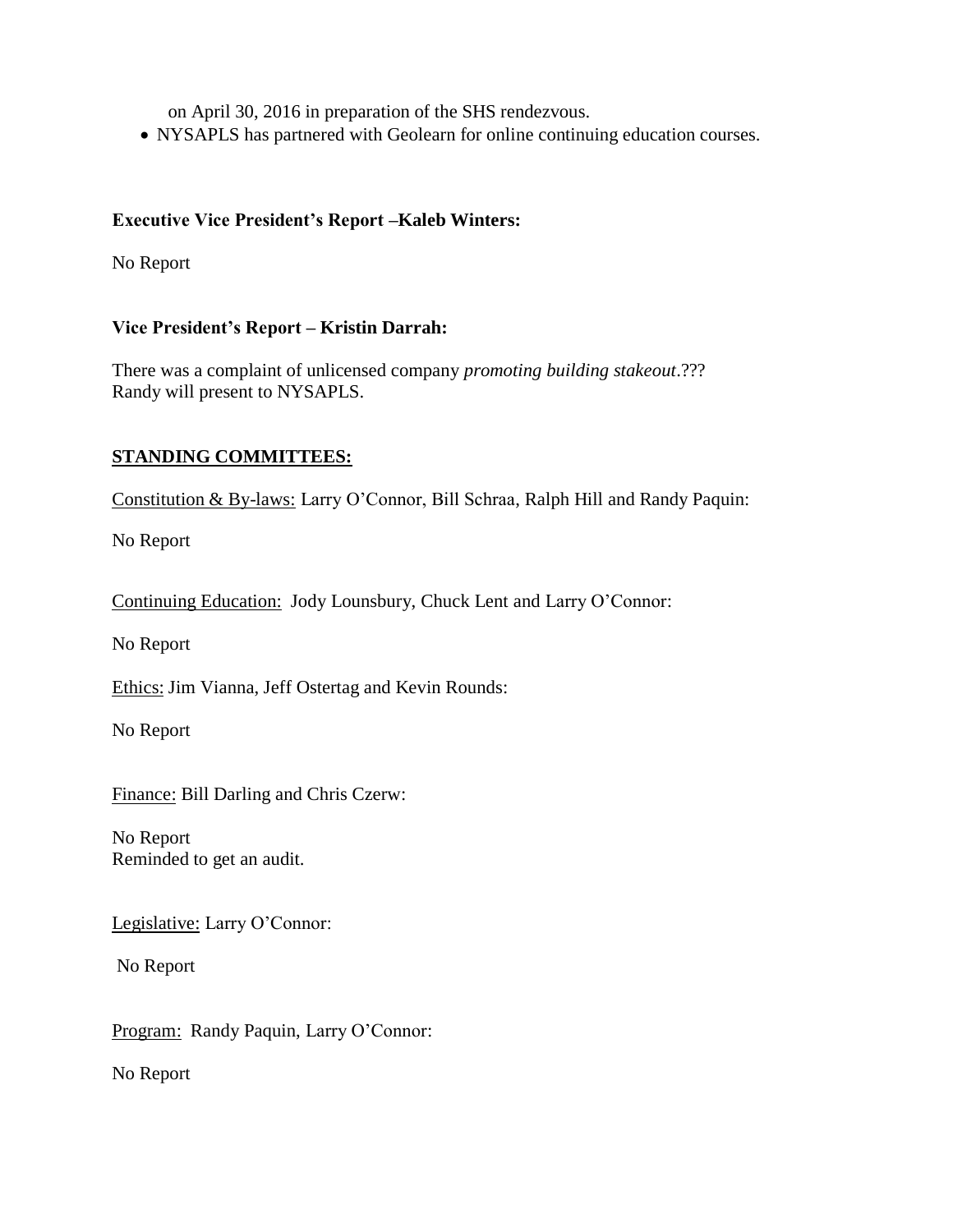Public Relations: Jody Lounsbury, Brie Strom:

No Report

Scholastic Development: Kristin Darrah and Randy Paquin:

No Report

Business Practice & Technical Information: Chris Czerw:

No Report

Membership: Robert Wilklow and Steve Dickson:

No Report

Website: Richard Bennett and Ralph Hill: No Report

## **TEMPORARY COMMITTEES:**

### **OLD BUSINESS**:

### **NEW BUSINESS:**

MEMBERSHIP MEETING: 7:25 pm start 30 total including board of directors

Jim Vianna gave a presentation on the history and location of the division line between Warren, Essex and Hamilton Counties.

On April 30, 2016 Jim would like to search for the northwest corner of Warren County in preparation of the SHS rendezvous. The official corner was set in 1844 by Harris and described as a Hemlock Post. Volunteers are greatly needed and appreciated in this endeavor.

Randy Paquin summed up the board of director's meeting.

At the May general membership meeting there will be a signup sheet for volunteers for the SHS rendezvous.

Harry Schultz, PLS of Waypoint Technology gave a presentation on a new product by Trimble called Trimble Vision.